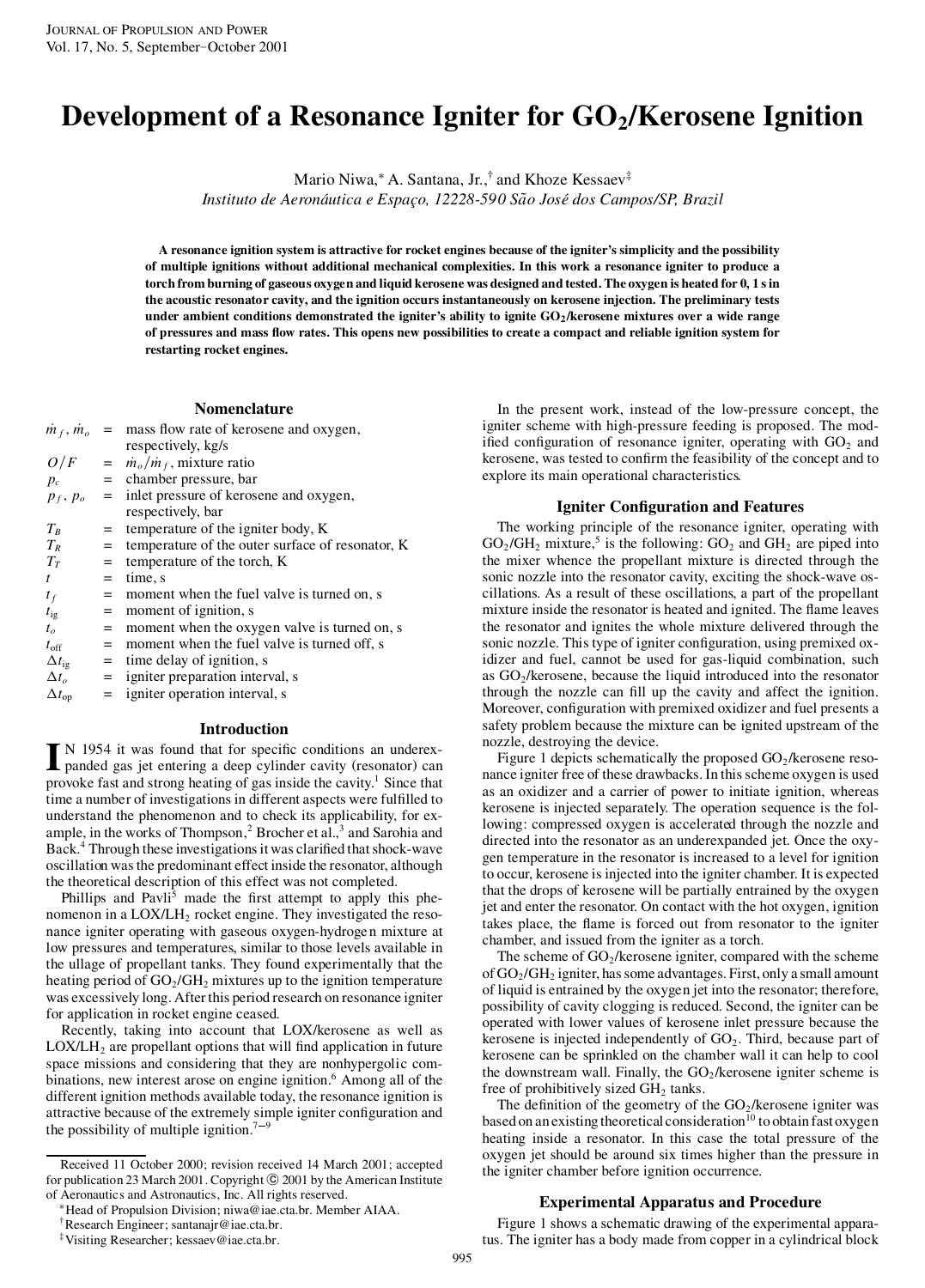Injector

**Resonator** 

**Chamber** 

 $\stackrel{p_c}{\longrightarrow}$ 

T,

**Torch** 

**Fig. 1 Scheme of GO2/kero sene resonance igniter.**

of 60 mm diam and 30 mm height. Within the igniter body there is a combustion chamber, 20 mm diam, with an outlet hole 10 mm diam. On the chamber inner wall there is a kerosene injector provided with three injection holes of 0.6 mm diam, a sonic nozzle of 4 mm diam, and a resonator of 2 mm diam with conical entrance, placed on the opposite side of the sonic nozzle.

Kerosene

 $P_{I}$ 

 $GO<sub>2</sub>$ 

 $\it Value$ 

 $P_o$ 

Nozzle

The setup for measurements and control is also shown in Fig. 1. The transducers  $p_c$ ,  $p_o$ , and  $p_f$  are used to measure the pressures in the combustion chamber, the oxygen line, and the fuel line, respectively. The thermocouples  $T_R$  and  $T_B$  are used to check the temperatures of outer surface of the resonator and the igniter body, respectively. The thermocouple  $T_T$  is used to detect the presence of torch.

The following procedures were adopted in all of the experiments: opening of  $GO_2$  valve to start the heating process and opening of kerosene valve after a predefined time interval. The computercontrolled measurement system recorded continuously information about parameters of interest and also controlled oxygen and kerosene valves operations. To stop igniter operation, the kerosene valve was turned off before oxygen valve.

All of the experiments were done under ambient conditions at an initial temperature of 303 K. The experimental setup allowed changing the inlet pressures of oxygen and kerosene within the following limits:  $p_0 = (5.0 \text{ to } 20.0)$  bar and  $p_f = (1.0 \text{ to } 20.0)$  bar.

The following definitions were adopted throughout the experiments: the igniter preparation interval  $\Delta t_o$  as the difference between  $t_f$  and  $t_o$ ; the moment of ignition  $t_{ig}$  as the instant when sudden temperature rising is detected in  $T_T$ ; the time delay of ignition  $\Delta t_{ig}$  as the difference between  $t_{ig}$  and  $t_f$ ; and the igniter operation interval  $\Delta t_{op}$  as the difference between  $t_{ig}$  and  $t_{off}$ . Under these conditions the following aspects were investigated: ability of igniter to produce a torch by the adopted scheme of injection; effect of  $p_o$  on  $\Delta t_o$ ; ignition limits when  $O/F$  is varied; and behavior of  $T_R$  and  $T_B$  during the igniter operation.

#### **Results and Discussion**

Preliminary calibrations of the sonic nozzle and the fuel injector, without ignition, established a correspondence between  $p_o$  and  $\dot{m}_o$  and  $p_f$  and  $\dot{m}_f$ . Mass flow rates changed in the following ranges:<br> $\dot{m}_o = (13.0 \text{ to } 50.0) \cdot 10^{-3}$  kg/s and  $\dot{m}_f = (5.0 \text{ to } 20.0) \cdot 10^{-3}$  Besides the calibration, the effects of  $p<sub>o</sub>$  on chamber pressure and on heat release inside the resonator were investigated. For this purpose measurements of  $p_c$  and  $T_R$  were conducted for several values of  $p_o$ . Results showed that  $p_c$  changes proportionally to  $p_o$  in the ratio  $p_c/p_o \approx \frac{1}{6}$ . Thus, for becoming feasible the fuel injection into the chamber  $p_f$  must be adjusted for the conditions  $p_f > p_o/6$ .

Figure 2 shows typical results from measurements of  $T_R$ , where  $t$ refers to the time elapsed from  $t_o$ . As the thermocouple  $T_R$  measures the temperature of the outer surface of resonator, it only gives a qualitative estimation of the temperature inside the resonator. However, the results are useful to show that the heat release increases with *po*.

The behavior of  $\Delta t$ <sub>o</sub> was investigated in the experiments involving ignition because this parameter gives one of the most important characteristics of a resonance igniter: a long  $\Delta t_o$  requires a large amount of oxygen and, consequently, a heavier structure for the tank, which is undesirable for practical application. Figure 3 illustrates

**Fig.** 2 **Behavior of**  $T_R$  **during the resonator heating, for different values of** *po***.**

No iar

 $1.0$  $\boldsymbol{a}$  $\triangle t$ o, ŝ

 $0.8$ 

 $0.6$ 

 $0.4$ 

 $0.2$ 

gniter preparation interval,

 $\circ$ 

 $\circ$ 

 $\Omega$ 

 $\circ$ 

ö

Ċ Ó  $\infty$ 



investigation  $\Delta t_o = 0.1$  s was adopted.<br>Figure 4 shows a detailed mapping of  $p_o$  and  $p_f$  combinations to obtain an ignition zone for  $\Delta t_o = 0.1$  s. For these experiments  $\Delta t_{oo}$  was limited to 0.5 s, enough to confirm ignition. On the plot of Fig. 4, a line is drawn between "ignition" and "no ignition" points. Calculations show that this line coincides with the line of constant value of the torch mixture ratio  $O/F = 1.2$  at the ignition instant. Hence the  $O/F = 1.2$  is the lower limit for igniter operation. The line that corresponds to the oxygen-kerosene stoichiometric ratio  $O/F = 3.4$  is also drawn on the plot. Additionally, the experimental points of  $p_c$ , obtained with no combustion condition, are indicated on the graph.

experimental setup. However, for the purpose of the present igniter

As shown in Fig. 4, the plot is divided into four zones. Zone I corresponds to conditions that the igniter cannot operate because  $p_f$  <  $p_c$ . Just above the line of  $p_c$ , in zone II, for  $p_f$  in the range (3.0 to 4.0) bar pressure oscillations were detected in the chamber without torch breakdown; for  $p_f$  above this range, the igniter operation is stable without oscillation. Zones II and III correspond to the conditions that the igniter presents a  $\Delta t_{ig}$  lower than 0.05 s and